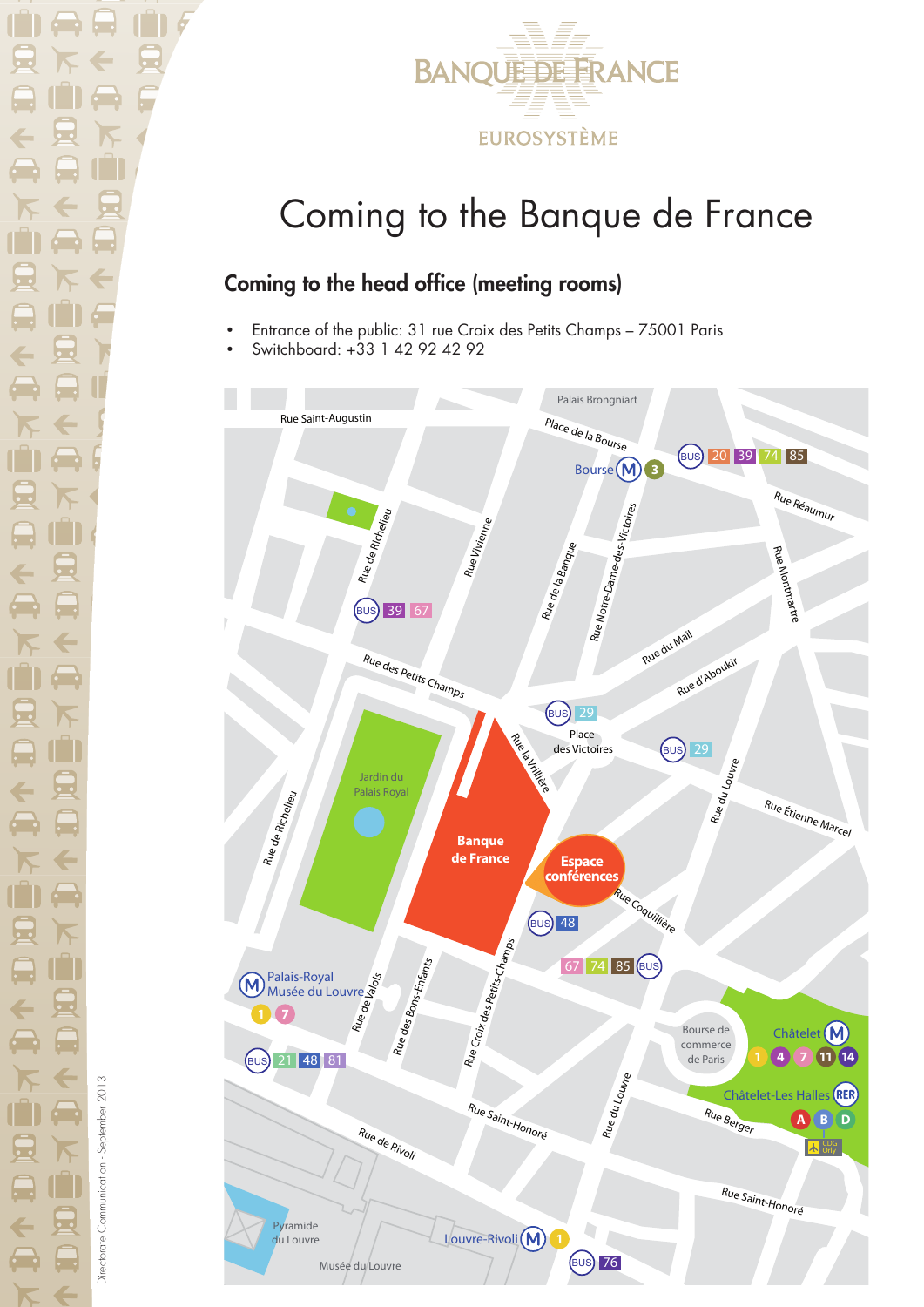## from...

 Roissy Charles de Gaulle airport (23 km north of Paris by motorway A1) **>**

By train (RER B)

Every day from 4:56 am to 11:56 pm, every 4 to 15 minutes, from the stations Roissypole and Terminal 2 to Châtelet-Les Halles.

Estimated journey time (Paris airport shuttle + RER B) to Châtelet-Les Halles: 45 minutes. Tickets (about EUR 8) are sold at ticket counters and ticket machines in RER stations.

[Link to RER map](http://www.ratp.fr/informer/pdf/orienter/f_plan.php?loc=reseaux&nompdf=rer&fm=gif)

By taxi

The journey to the centre of Paris costs approximately EUR 40 during the day (7:00 am to 7:00 pm) and EUR 45 at night (7:00 pm to 7:00 am), on Sundays and bank holidays, in normal traffic conditions. For bulky luggage, a EUR 0.90 supplement per bag shall be required.

By bus (Roissybus)

Every day from 6:00 am to 11:00 pm, every 15 to 20 minutes, to Opéra (rue Scribe, metro station Opéra, RER station Auber). Tickets (about EUR 8) are available from the driver. They are also sold at ticket counters and ticket machines in RER stations.

 Orly airport **>**

(14 km south of Paris by motorway A6)

By train (Orlyval + RER B)

Every day from 6:00 am to 11:00 pm, every 4 to 8 minutes, from West and South Terminals to the RER station Antony. Change at Antony. Take the RER B, every day from 5:08 am to 12:12 am, every 4 to 15

minutes, from Antony to Châtelet-Les Halles.

Estimated journey time (Orlyval + RER B) to Châtelet-Les Halles: 35 minutes. The combined ticket Orlyval + RER B costs EUR 9.85.

[Link to RER map](http://www.ratp.fr/informer/pdf/orienter/f_plan.php?loc=reseaux&nompdf=rer&fm=gif)

By taxi

The journey to the centre of Paris costs approximately EUR 25 during the day (7:00 am to 7:00 pm) and EUR 30 at night (7:00 pm to 7:00 am), on Sundays and bank holidays, in normal traffic conditions. For bulky luggage, a EUR 0.90 supplement per bag shall be required.

 Beauvais airport **>**

(1h to Paris by motorway A16)

By train

From the train station in Beauvais, take a TER (regional express train) to the Gare du Nord station in Paris. Departures to Paris every day from 6.30 am to 8:00 pm, every 30 min to 1h30. The ticket costs just over EUR 10 one way. From Gare du Nord, take metro line 4 to Les Halles or RER B to Châtelet-Les Halles.